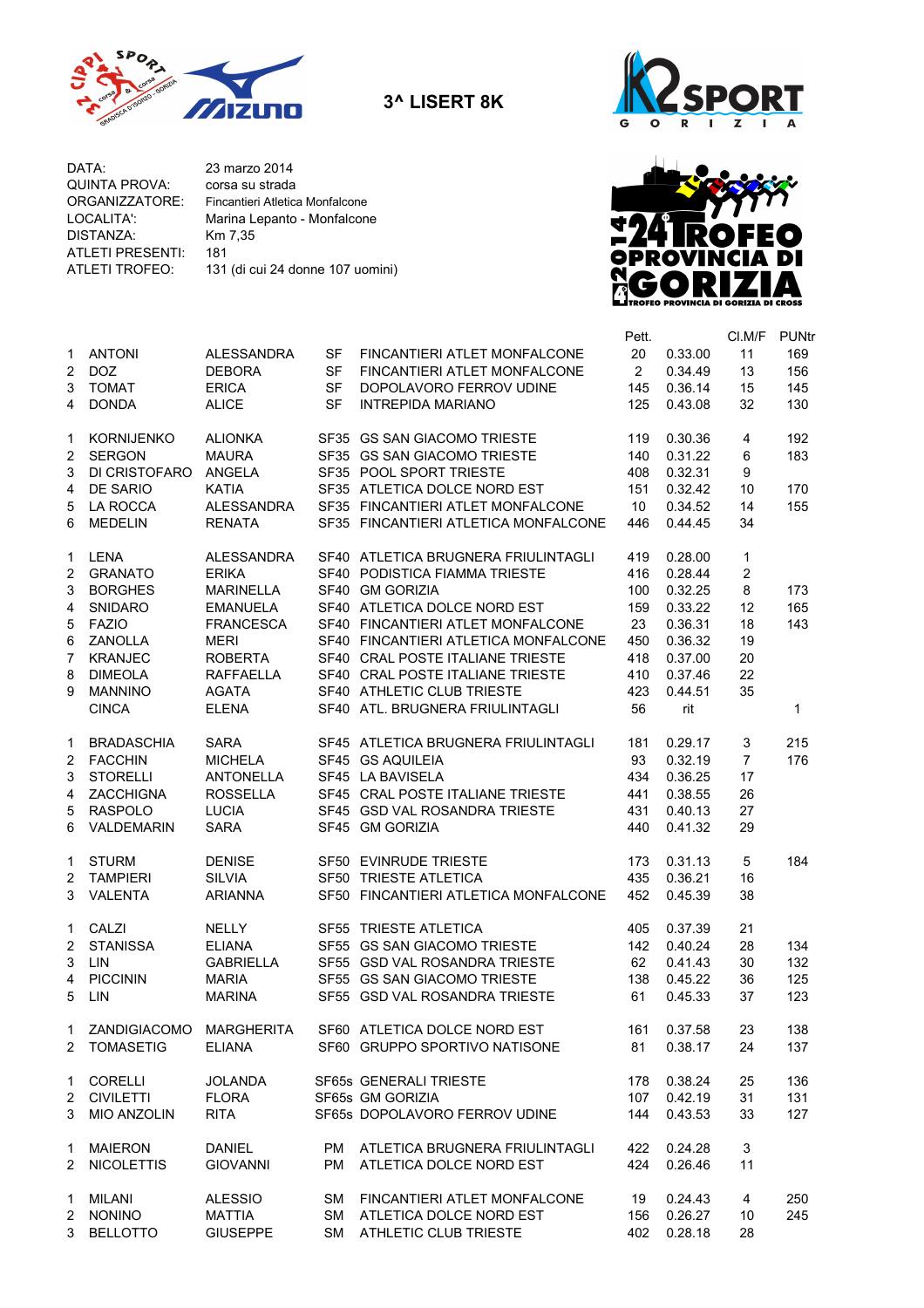| 4                   | <b>GIUNTA</b>                  | <b>FRANCESCO</b>                | <b>SM</b>       | <b>GM GORIZIA</b>                                                  | 179          | 0.28.32            | 34                      | 225        |
|---------------------|--------------------------------|---------------------------------|-----------------|--------------------------------------------------------------------|--------------|--------------------|-------------------------|------------|
| 5                   | <b>TODDE</b>                   | <b>ANTONIO ENRIC</b>            | <b>SM</b>       | ATHLETIC CLUB TRIESTE                                              | 437          | 0.29.08            | 41                      |            |
| 6                   | <b>DEL GAUDIO</b>              | <b>EGIDIO</b>                   | <b>SM</b>       | <b>GS VAL GLERIS</b>                                               | 54           | 0.29.40            | 54                      | 209        |
| $\overline{7}$      | ANZOLIN                        | <b>NICOLA</b>                   | SM.             | RUNNING CLUB 2 MONFALCONE                                          | 27           | 0.30.21            | 67                      | 198        |
| 8                   | PITTINO                        | <b>DENIS</b>                    | <b>SM</b>       | FINCANTIERI ATLET MONFALCONE                                       | 11           | 0.30.22            | 68                      | 197        |
| 9                   | LONZAR                         | <b>FEDERICO</b>                 | <b>SM</b>       | ATHLETIC CLUB TRIESTE                                              | 420          | 0.32.55            | 99                      |            |
|                     | 10 PASTORE<br>11 MARCHESAN     | <b>ANTONIO</b><br><b>MATTEO</b> | SM<br><b>SM</b> | FINCANTIERI ATLETICA MONFALCONE<br>FINCANTIERI ATLETICA MONFALCONE | 453<br>444   | 0.35.07<br>0.36.10 | 116<br>126              |            |
| 1                   | <b>DARIS</b>                   | <b>DAVID</b>                    |                 | SM35 PODISTICA FIAMMA TRIESTE                                      | 407          | 0.23.55            | 1                       |            |
| 2                   | PITTERI                        | <b>GIANMARCO</b>                |                 | SM35 POOL SPORT TRIESTE                                            | 429          | 0.24.11            | $\overline{\mathbf{c}}$ |            |
| 3                   | AMBROSI                        | <b>DANIELE</b>                  |                 | SM35 GM GORIZIA                                                    | 101          | 0.25.31            | $\overline{7}$          | 247        |
| 4                   | <b>RADISLOVICH</b>             | <b>FILIPPO</b>                  |                 | SM35 GSD VAL ROSANDRA TRIESTE                                      | 64           | 0.27.37            | 17                      | 239        |
| 5                   | GASPAROTTO                     | <b>LUCA</b>                     |                 | SM35 GS SAN GIACOMO TRIESTE                                        | 97           | 0.28.10            | 27                      | 231        |
| 6                   | <b>ZUGNA</b>                   | <b>DAVIDE</b>                   |                 | SM35 GS SAN GIACOMO TRIESTE                                        | 143          | 0.28.36            | 35                      | 224        |
| $\overline{7}$      | SPINELLI                       | <b>DAVIDE</b>                   |                 | SM35 PROMO RUN TRIESTE                                             | 433          | 0.29.00            | 40                      |            |
| 8                   | MANSUTTI                       | <b>MARCO</b>                    |                 | SM35 FINCANTIERI ATLET MONFALCONE                                  | 17           | 0.29.14            | 44                      | 218        |
|                     | 9 COLLOVATI                    | <b>ROBERTO</b>                  |                 | SM35 FINCANTIERI ATLET MONFALCONE                                  | $\mathbf{1}$ | 0.29.30            | 50                      | 211        |
|                     | 10 ZOLIA                       | <b>MATTEO</b>                   |                 | SM35 GSD VAL ROSANDRA TRIESTE                                      | 68           | 0.29.59            | 60                      | 204        |
|                     | 11 GALOPIN                     | <b>NICOLA</b>                   |                 | SM35 FINCANTIERI ATLET MONFALCONE                                  | 22           | 0.30.01            | 61                      | 203        |
|                     | 12 SPELAT                      | <b>GIANCARLO</b>                |                 | SM35 ATLETICA CIVIDALE                                             | 44           | 0.30.29            | 71                      | 194        |
|                     | 13 BENES                       | <b>DIMITRI</b>                  |                 | SM35 FINCANTIERI ATLETICA MONFALCONE                               | 445          | 0.31.07            | 79                      |            |
|                     | 14 PASIAN                      | <b>MATTEO</b>                   |                 | SM35 JALMICCO CORSE                                                | 427          | 0.32.04            | 92                      |            |
|                     | 15 SILVESTRI                   | ALESSANDRO                      |                 | SM35 GSD VAL ROSANDRA TRIESTE                                      | 66           | 0.32.20            | 94                      | 175        |
|                     | 16 DEL CIELLO                  | <b>ROBERTO</b>                  |                 | SM35 GM GORIZIA                                                    | 106          | 0.34.01            | 107                     | 162        |
|                     | 17 GIACOBBE                    | <b>MAURIZIO</b>                 |                 | SM35 FINCANTIERI ATLETICA MONFALCONE                               | 447          | 0.40.42            | 133                     |            |
|                     | 1 VISCA                        | <b>MASSIMILIANO</b>             |                 | SM40 ATLETICA DOLCE NORD EST                                       | 168          | 0.25.12            | 5                       | 249        |
|                     | 2 SORRENTINO                   | <b>ROCCO</b>                    |                 | SM40 POOL SPORT TRIESTE                                            | 457          | 0.26.12            | 8                       |            |
| 3                   | <b>COIANIZ</b>                 | <b>PIERGUIDO</b>                |                 | SM40 ATLETICA DOLCE NORD EST                                       | 166          | 0.26.15            | 9                       | 246        |
| 4                   | PANASCI                        | <b>DANIELE</b>                  |                 | SM40 GS AQUILEIA                                                   | 92           | 0.27.03            | 14                      | 242        |
| 5                   | <b>BRUMAT</b>                  | <b>RICCARDO</b>                 |                 | SM40 GS AQUILEIA                                                   | 91           | 0.27.16            | 16                      | 240        |
| 6<br>$\overline{7}$ | PELLIZZARI<br><b>TERLICHER</b> | <b>STEFANO</b><br><b>MARCO</b>  |                 | SM40 SPORTIAMO TRIESTE<br>SM40 TRIESTE ATLETICA                    | 79<br>436    | 0.27.47<br>0.27.51 | 19<br>20                | 237        |
| 8                   | <b>GAVINI</b>                  | <b>FEDERICO</b>                 |                 | SM40 GEMONATLETICA                                                 | 55           | 0.27.53            | 21                      | 236        |
| 9                   | <b>BEVILACQUA</b>              | <b>GIOVANNI</b>                 |                 | SM40 FINCANTIERI ATLET MONFALCONE                                  | 5            | 0.27.57            | 22                      | 235        |
|                     | 10 FRANCIOLI                   | <b>FABRIZIO</b>                 |                 | SM40 SPORTIAMO TRIESTE                                             | 412          | 0.27.59            | 24                      |            |
|                     | 11 FRANTI                      | <b>FABIO</b>                    |                 | SM40 RUNNING CLUB 2 MONFALCONE                                     | 31           | 0.28.01            | 25                      | 233        |
|                     | 12 TOSO                        | <b>IVAN</b>                     |                 | SM40 DOPOLAVORO FERROV UDINE                                       | 146          | 0.28.23            | 29                      | 230        |
|                     | 13 COLUSSI                     | <b>LUCA</b>                     |                 | SM40 JALMICCO CORSE                                                | 249          | 0.28.30            | 32                      | 227        |
|                     | 14 LANDI                       | <b>FRANCO</b>                   |                 | SM40 ATLETICA DOLCE NORD EST                                       | 153          | 0.28.38            | 36                      | 223        |
|                     | <b>15 KIRCHMAYER</b>           | <b>STEFANO</b>                  |                 | SM40 SPORTIAMO TRIESTE                                             | 417          | 0.28.41            | 37                      |            |
|                     | 16 DE CORTI                    | <b>ROBERTO</b>                  |                 | SM40 JALMICCO CORSE                                                | 110          | 0.29.15            | 45                      | 217        |
|                     | 17 CECCHINI                    | <b>NICOLA</b>                   |                 | SM40 AMICI DEL PORTO TRIESTE                                       | 183          | 0.29.34            | 51                      | 210        |
|                     | <b>18 VARDABASSO</b>           | <b>MAURIZIO</b>                 |                 | SM40 FINCANTIERI ATLET MONFALCONE                                  | 204          | 0.29.44            | 55                      | 208        |
|                     | 19 FUMIS                       | <b>IVAN</b>                     |                 | SM40 RUNNING CLUB 2 MONFALCONE                                     | 33           | 0.29.55            | 59                      | 205        |
|                     | 20 SCOGNAMIGLIO                | <b>GAETANO</b>                  |                 | SM40 FINCANTIERI ATLET MONFALCONE                                  | 3            | 0.30.04            | 63                      | 201        |
|                     | 21 MARCHESAN                   | <b>FABIO</b>                    |                 | SM40 GS SAN GIACOMO TRIESTE                                        | 198          | 0.30.10            | 64                      | 200        |
|                     | 22 TURCO                       | <b>MATTIA</b>                   |                 | SM40 ATLETICA DOLCE NORD EST                                       | 160          | 0.30.30            | 72                      | 193        |
|                     | 23 BENCO                       | <b>RICCARDO</b>                 |                 | SM40 FINCANTIERI ATLET MONFALCONE                                  | 9            | 0.30.53            | 76                      | 189        |
|                     | 24 FURLAN                      | <b>SERGIO</b>                   |                 | SM40 RUNNING CLUB 2 MONFALCONE                                     | 35           | 0.31.02            | 77                      | 188        |
|                     | 25 PENNA                       | <b>LUCA</b>                     |                 | SM40 GS SAN GIACOMO TRIESTE                                        | 200          | 0.31.10            | 80                      | 186        |
|                     | 26 RONCATO                     | <b>TULLIO</b>                   |                 | SM40 FINCANTIERI ATLET MONFALCONE                                  | 16           | 0.31.46            | 89                      | 178        |
|                     | 27 BONATO                      | EDDY                            |                 | SM40 FINCANTIERI ATLETICA MONFALCONE                               | 448          | 0.31.57            | 91                      |            |
|                     | 28 FONTANIN                    | <b>MICHELE</b>                  |                 | SM40 INTREPIDA MARIANO                                             | 411          | 0.33.20            | 103                     |            |
|                     | 29 GEROMET<br>30 BONINI        | <b>ROBERTO</b>                  |                 | SM40 RUNNING CLUB 2 MONFALCONE<br>SM40 RUNNING CLUB 2 MONFALCONE   | 37<br>203    | 0.33.37<br>0.35.39 | 105                     | 164<br>148 |
|                     |                                | ALESSANDRO                      |                 |                                                                    |              |                    | 122                     |            |
| 1                   | <b>MASSARENTI</b>              | <b>PAOLO</b>                    |                 | SM45 GS SAN GIACOMO TRIESTE                                        | 135          | 0.25.15            | 6                       | 248        |
|                     | 2 BARACANI                     | <b>ROBERTO</b>                  |                 | SM45 GM GORIZIA                                                    | 104          | 0.26.58            | 13                      | 243        |
| 3                   | <b>BORGHES</b>                 | <b>FABIO</b>                    |                 | SM45 GM GORIZIA                                                    | 105          | 0.27.58            | 23                      | 234        |
| 4                   | FAZIO                          | MASSIMILIANO                    |                 | SM45 FINCANTIERI ATLET MONFALCONE                                  | 8            | 0.28.02            | 26                      | 232        |
| 5                   | <b>PETRIS</b>                  | <b>LUIGI</b>                    |                 | SM45 ATLETICA DOLCE NORD EST                                       | 157          | 0.28.24            | 30                      | 229        |
| 6                   | <b>BISANZI</b>                 | <b>PAOLO</b>                    |                 | SM45 FINCANTIERI ATLET MONFALCONE                                  | 250          | 0.28.31            | 33                      | 226        |
| $\overline{7}$      | <b>MAURIZIO</b>                | <b>STEFANO</b>                  |                 | SM45 GS AQUILEIA                                                   | 90           | 0.29.16            | 46                      | 216        |
| 8                   | PUZZI                          | <b>ALESSANDRO</b>               |                 | SM45 INTREPIDA MARIANO                                             | 129          | 0.29.22            | 47                      | 214        |
| 9                   | DE SABBATA<br>10 LAKOVIC       | DANIELE<br><b>PAOLO</b>         |                 | SM45 ATLETICA CIVIDALE<br>SM45 CSA GORIZIA TRIATHLON               | 47<br>458    | 0.29.24<br>0.29.37 | 48<br>52                | 213        |
|                     | 11 PALMOLUNGO                  | <b>CRISTIAN</b>                 |                 | SM45 CRAL POSTE ITALIANE TRIESTE                                   | 426          | 0.29.48            | 56                      |            |
|                     | 12 SPADARO                     | <b>ROBERTO</b>                  |                 | SM45 JALMICCO CORSE                                                | 202          | 0.30.02            | 62                      | 202        |
|                     | 13 IURADA                      | <b>EDOARDO</b>                  |                 | SM45 PODISTICA FIAMMA TRIESTE                                      | 456          | 0.30.20            | 66                      |            |
|                     |                                |                                 |                 |                                                                    |              |                    |                         |            |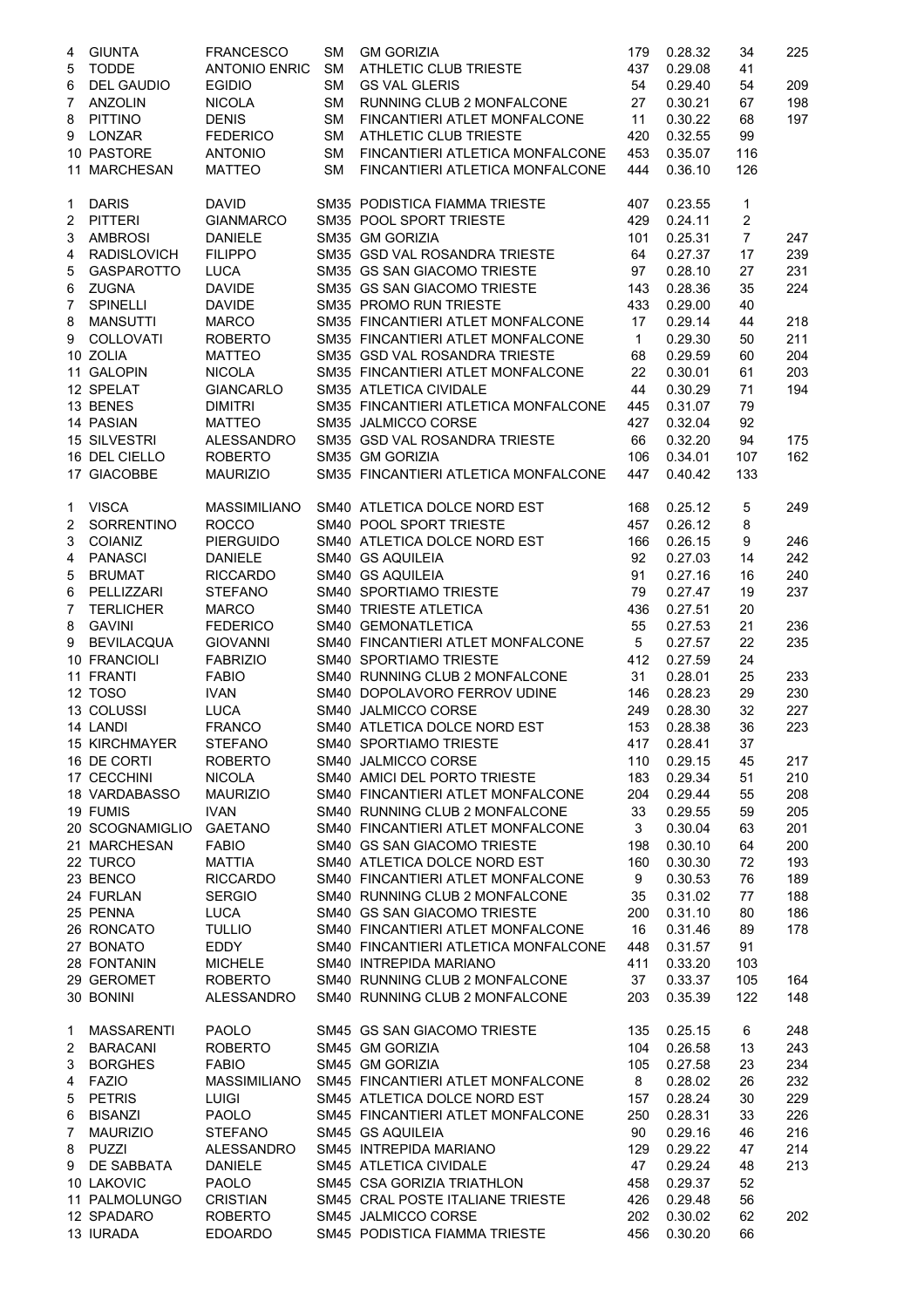|             | 14 URDIH             | <b>PAOLO</b>        | SM45 RUNNING CLUB 2 MONFALCONE       | 41              | 0.30.23 | 69  | 196 |
|-------------|----------------------|---------------------|--------------------------------------|-----------------|---------|-----|-----|
|             | 15 MARGARIT          | <b>ROBERTO</b>      | SM45 JALMICCO CORSE                  | 108             | 0.30.28 | 70  | 195 |
|             | 16 COMELLI           | <b>GIANPIETRO</b>   | SM45 ATLETICA DOLCE NORD EST         | 197             | 0.31.37 | 86  | 181 |
|             | <b>17 SAMAESTRI</b>  | <b>FRANCESCO</b>    | SM45 ATLETICA DOLCE NORD EST         | 158             | 0.31.44 | 87  | 180 |
|             | 18 CRESSATI          | <b>DARIO</b>        | SM45 GS AQUILEIA                     | 89              | 0.31.49 | 90  | 177 |
|             | 19 DEVOTI            | <b>ANDREA</b>       | SM45 ATLETICA CIVIDALE               | 45              | 0.33.17 | 102 | 166 |
|             | 20 SALVATORE         | <b>LUCA</b>         | SM45 CRAL POSTE ITALIANE TRIESTE     | 421             | 0.33.21 | 104 |     |
|             | 21 CIMADOR           | <b>STEFANO</b>      | SM45 ATLETICA CIVIDALE               | 48              | 0.34.18 | 109 | 160 |
|             | 22 TEGHIL            | <b>ALBERTO</b>      | SM45 ATLETICA DOLCE NORD EST         | 187             | 0.34.29 | 110 | 159 |
|             | 23 FERRO             | <b>PAOLO</b>        | SM45 FINCANTIERI ATLETICA MONFALCONE | 451             | 0.35.01 | 115 |     |
|             | 24 ARCESE            | <b>ALESSANDRO</b>   | SM45 GM TEENAGER STARANZANO          | 73              | 0.35.38 | 121 | 149 |
|             | 25 QUARGNAL          | <b>RAFFAELE</b>     | SM45 FINCANTIERI ATLET MONFALCONE    | 13              | 0.35.44 | 125 | 146 |
|             | 26 DONDA             | <b>GIORGIO</b>      | SM45 INTREPIDA MARIANO               | 126             | 0.43.11 | 135 | 129 |
|             | 27 FONTANA           | <b>FABIO</b>        | SM45 FINCANTIERI ATLET MONFALCONE    | 12 <sup>°</sup> | 0.43.45 | 136 | 128 |
|             | 28 CERVAI            | <b>BRUNO</b>        | SM45 FINCANTIERI ATLETICA MONFALCONE | 449             | 0.43.46 | 137 |     |
|             | 29 BIFATELLI         | VALENTINO           | SM45 ATHLETIC CLUB TRIESTE           | 403             | 0.44.52 | 139 |     |
|             | VAZZAZ               | VALENTINO           | SM45 FINCANTIERI ATLET MONFALCONE    | $\overline{4}$  | rit     |     | 1   |
| $1 \quad$   | <b>CHIABAI</b>       | <b>STEFANO</b>      | SM50 ATLETICA DOLCE NORD EST         | 150             | 0.26.57 | 12  | 244 |
| $2^{\circ}$ | <b>BEVILACQUA</b>    | <b>ANTONIO</b>      | SM50 GS SAN GIACOMO TRIESTE          | 163             | 0.28.28 | 31  | 228 |
| 3           | <b>RIABIZ</b>        | <b>MAURIZIO</b>     | SM50 ATLETICA CIVIDALE               | 46              | 0.28.55 | 38  | 222 |
| 4           | PASARIT              | <b>MARCO</b>        | SM50 GS SAN GIACOMO TRIESTE          | 137             | 0.28.59 | 39  | 221 |
| 5           | <b>RUZZIER</b>       | <b>SILVIO</b>       | SM50 CRAL POSTE ITALIANE TRIESTE     | 432             | 0.29.39 | 53  |     |
| 6           | <b>GRION</b>         | <b>ADRIANO</b>      | SM50 GS AQUILEIA                     | 84              | 0.30.46 | 74  | 191 |
| 7           | <b>FUMIS</b>         | <b>MASSIMILIANO</b> | SM50 RUNNING CLUB 2 MONFALCONE       | 34              | 0.31.04 | 78  | 187 |
| 8           | CELIO                | <b>MASSIMO</b>      | SM50 GS AQUILEIA                     | 87              | 0.31.12 | 81  | 185 |
| 9           | TREBIAN              | <b>DIEGO</b>        | SM50 CRAL POSTE ITALIANE TRIESTE     | 439             | 0.31.26 | 84  |     |
|             | 10 SAVIANO           | <b>GIUSEPPE</b>     | SM50 POOL SPORT TRIESTE              | 121             | 0.31.45 | 88  | 179 |
|             | 11 DEGANUTTI         | <b>ENZO</b>         | SM50 GM TEENAGER STARANZANO          | 76              | 0.32.23 | 95  | 174 |
|             | <b>12 TOMADONI</b>   | <b>GIOVANNI</b>     | SM50 GM GORIZIA                      | 185             | 0.33.02 | 100 | 168 |
|             | 13 BORTOLUZZI        | <b>FULVIO</b>       | SM50 RUNNING CLUB 2 MONFALCONE       | 194             | 0.34.32 | 111 | 158 |
|             | 14 NONIS             | <b>PAOLO</b>        | SM50 CRAL POSTE ITALIANE TRIESTE     | 425             | 0.34.38 | 112 |     |
|             | 15 MUCCHIUT          | <b>FABRIZIO</b>     | SM50 INTREPIDA MARIANO               | 127             | 0.34.59 | 114 | 154 |
|             | <b>16 MARTIGNANI</b> | <b>PARIDE</b>       | SM50 GS SAN GIACOMO TRIESTE          | 134             | 0.35.23 | 120 | 150 |
| 1           | <b>MICHELIS</b>      | <b>MAURO</b>        | SM55 TRIESTE ATLETICA                | 205             | 0.27.41 | 18  | 238 |
|             | 2 LAZZARI            | <b>LUIGI</b>        | SM55 RUNNING CLUB 2 MONFALCONE       | 32              | 0.29.09 | 42  | 220 |
| 3           | <b>PIN</b>           | <b>CLAUDIO</b>      | SM55 FINCANTIERI ATLET MONFALCONE    | 14              | 0.29.13 | 43  | 219 |
| 4           | <b>PASTORI</b>       | <b>ROBERTO</b>      | SM55 GSD VAL ROSANDRA TRIESTE        | 63              | 0.29.52 | 57  | 207 |
| 5           | <b>GAGLIA</b>        | <b>MICHELE</b>      | SM55 TRIESTE TRASPORTI CRAL ATL.GIO  | 414             | 0.30.40 | 73  |     |
| 6           | <b>BORTOLOTTI</b>    | <b>CLAUDIO</b>      | SM55 CRAL POSTE ITALIANE TRIESTE     | 404             | 0.31.14 | 82  |     |
| 7           | <b>TOMAT</b>         | ROBERTO             | SM55 GS AQUILEIA                     | 438             | 0.31.15 | 83  |     |
| 8           | <b>DEAN</b>          | <b>PAOLO</b>        | SM55 RUNNING CLUB 2 MONFALCONE       | 30              | 0.31.29 | 85  | 182 |
|             | 9 FRANCO             | <b>MAURIZIO</b>     | SM55 GM GORIZIA                      | 201             | 0.32.26 | 96  | 172 |
|             | 10 ARUFFO            | ALBERTO             | SM55 CRAL POSTE ITALIANE TRIESTE     | 401             | 0.32.30 | 97  |     |
|             | <b>11 ITRI</b>       | <b>ANDREA</b>       | SM55 GSD VAL ROSANDRA TRIESTE        | 60              | 0.32.36 | 98  | 171 |
|             | 12 TOMAT             | <b>RENATO</b>       | SM55 DOPOLAVORO FERROV UDINE         | 147             | 0.33.55 | 106 | 163 |
|             | 13 BEVILACQUA        | <b>GIANNI</b>       | SM55 INTREPIDA MARIANO               | 123             | 0.34.04 | 108 | 161 |
|             | 14 OLIVO             | <b>CLAUDIO</b>      | SM55 INTREPIDA MARIANO               | 184             | 0.35.14 | 117 | 153 |
|             | 15 CASTRO            | <b>GIAMPAOLO</b>    | SM55 CRAL POSTE ITALIANE TRIESTE     | 406             | 0.35.41 | 123 |     |
|             | 16 D'ALTERIO         | <b>NICOLA</b>       | SM55 TRIESTE ATLETICA                | 53              | 0.35.42 | 124 | 147 |
|             | 17 HERVAT            | <b>EUGENIO</b>      | SM55 GSD VAL ROSANDRA TRIESTE        | 59              | 0.36.17 | 127 | 144 |
|             | <b>18 PIN</b>        | <b>FULVIO</b>       | SM55 RUNNING CLUB 2 MONFALCONE       | 39              | 0.44.27 | 138 | 126 |
|             | 19 GULLI             | WALTER              | SM55 GS SAN GIACOMO TRIESTE          | 98              | 0.45.23 | 140 | 124 |
|             | 20 NOVACCHI          | <b>MAURO</b>        | SM55 RUNNING CLUB 2 MONFALCONE       | 38              | 0.46.15 | 141 | 122 |
| 1           | SPAGNUL              | <b>RODOLFO</b>      | SM60 ATL. SANTAROSSA PN              | 83              | 0.27.07 | 15  | 241 |
| 2           | PAGAVINO             | <b>BRUNELLO</b>     | SM60 GRUPPO SPORTIVO NATISONE        | 80              | 0.29.27 | 49  | 212 |
| 3           | FERRARI              | <b>FRANCO</b>       | SM60 GM GORIZIA                      | 190             | 0.29.54 | 58  | 206 |
| 4           | GARBIN               | <b>BRUNO</b>        | SM60 ATLETICA DOLCE NORD EST         | 152             | 0.30.19 | 65  | 199 |
| 5           | <b>FADON</b>         | <b>ANTONINO</b>     | SM60 ATLETICA CIVIDALE               | 51              | 0.30.51 | 75  | 190 |
| 6           | <b>GALIANO</b>       | <b>ENZO</b>         | SM60 TRIESTE ATLETICA                | 415             | 0.32.08 | 93  |     |
| 7           | LEPRE                | <b>MARCO</b>        | SM60 NUOVA ATLETICA DAL FRIULI       | 162             | 0.33.10 | 101 | 167 |
| 8           | <b>ZUDIC</b>         | <b>CLAUDIO</b>      | SM60 GSD VAL ROSANDRA TRIESTE        | 69              | 0.34.46 | 113 | 157 |
|             | 9 ERMACORA           | <b>PIERINO</b>      | SM60 GS AQUILEIA                     | 85              | 0.36.37 | 128 | 142 |
|             | 10 GERGOLET          | <b>FRANCO</b>       | SM60 RUNNING CLUB 2 MONFALCONE       | 36              | 0.37.01 | 129 | 141 |
|             | 11 VOLLI             | <b>PAOLO</b>        | SM60 GSD VAL ROSANDRA TRIESTE        | 67              | 0.37.29 | 130 | 140 |
|             | 12 MORETTO           | <b>VALIANO</b>      | SM60 JALMICCO CORSE                  | 111             | 0.37.35 | 131 | 139 |
|             | 13 BORSI             | <b>DARIO</b>        | SM60 GSD VAL ROSANDRA TRIESTE        | 57              | 0.40.00 | 132 | 135 |
|             |                      |                     |                                      |                 |         |     |     |
|             | 1 VESCOVI            | <b>GIORGIO</b>      | SM65 ATLETICA DOLCE NORD EST         | 167             | 0.35.15 | 118 | 152 |